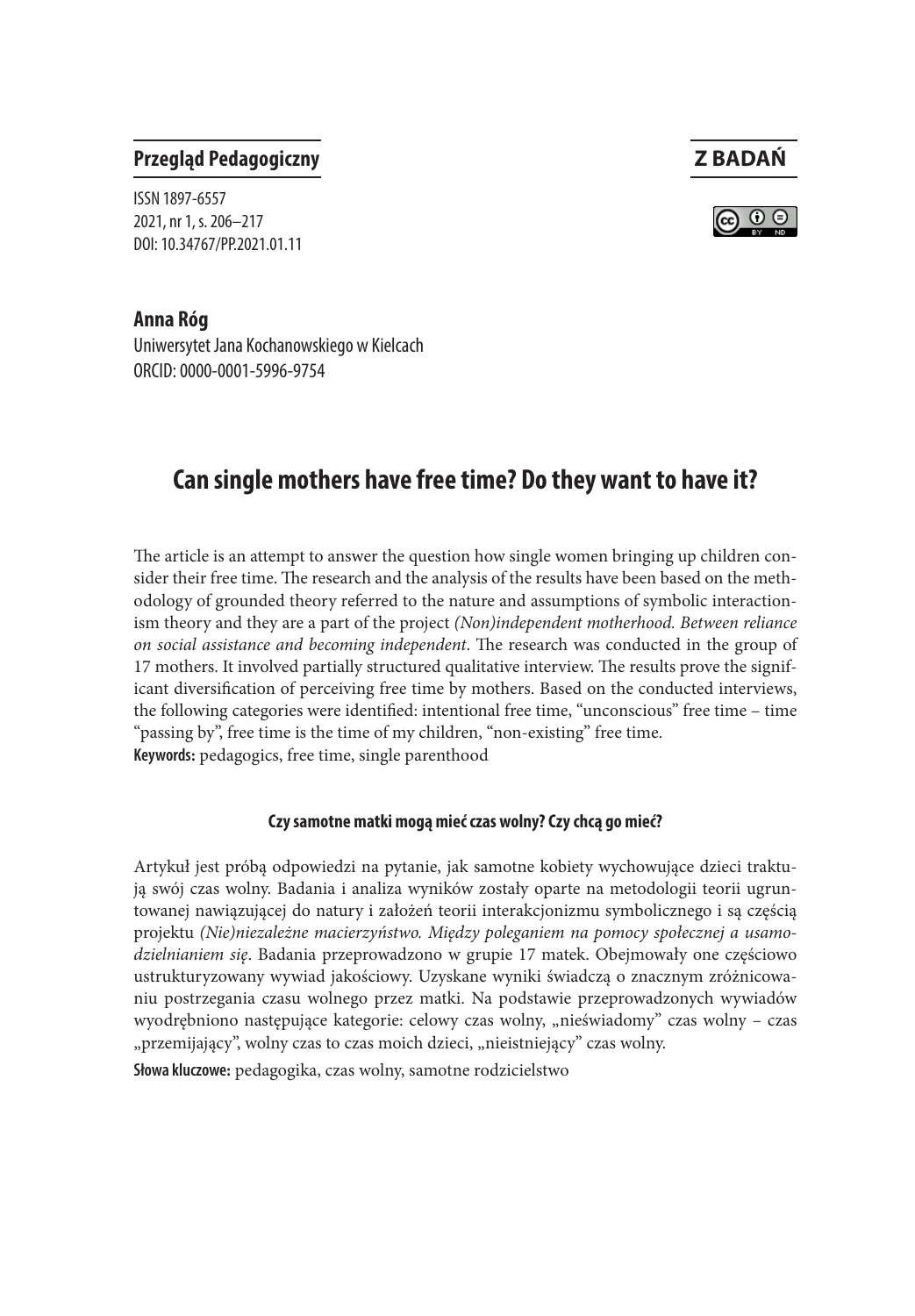# **Introduction**

There are three basic time dimensions in every human being's life – past, presence and future. We leave the stage of the presence, it is the thing of the past but there is future as well, including plans, dreams, intentions (Dzięgielewska, 2007, p. 110).

During a day, each person has certain amount of time – it is the same for all of us – 24 hours. Everyone is responsible to manage their time in a certain way – we do not always have freedom in this regard because our activities are determined by factors which result from professional or family responsibilities concerning fulfilling basic needs of family members. Therefore, we can declare that a human being does not always have influence on the amount of free time he/she has, however the other issue is the way of time management. In such a case we decide how to manage our time, left after we fulfil everyday life family and professional duties – free time – during which we can develop, study, shape own lifestyle, take rest, develop and maintain social relationships.

What is free time for a contemporary human being? So often, we cannot answer this question stating that we do not have such time. We categorically and most certainly admit that we have duties, challenges, family, work, "everyday hustle" and free time becomes fleeting pipe dream and even something we do not think about on a daily basis, declaring that: we do not have time for free time.

Maria Czerepaniak-Walczak (2007, p. 223) pays attention to the free time as subjective category because it is the individual (subject) who declares there are (or there are not) particular attributes of his/her time, such as freedom of content and forms of behaviour, non-commercial nature and satisfaction.

Subjective nature of such perception of free time is expressed in two aspects. First of all, individuals are aware of own situation and they determine these intervals of the whole time amount which, according to them, fulfil the aforementioned criteria. Secondly, individual has the sense of own (subjective) causative power within the scope of time management, and fills it with high-value content and forms, compliant with own preferences and is responsible for decisions, choices and takes consequences. (Czerepaniak-Walczak, 2007, p. 223–224).

Undoubtedly, the attitude towards free time has changed over the years and to a large extent it depended on the performed work. Within industrial society, free time means, first of all, "doing nothing", then it is supplemented with passive reception of contents provided by developing media (Szlendak, 2009, p. 201). Over the years, greater media availability, especially multimedia, resulted in the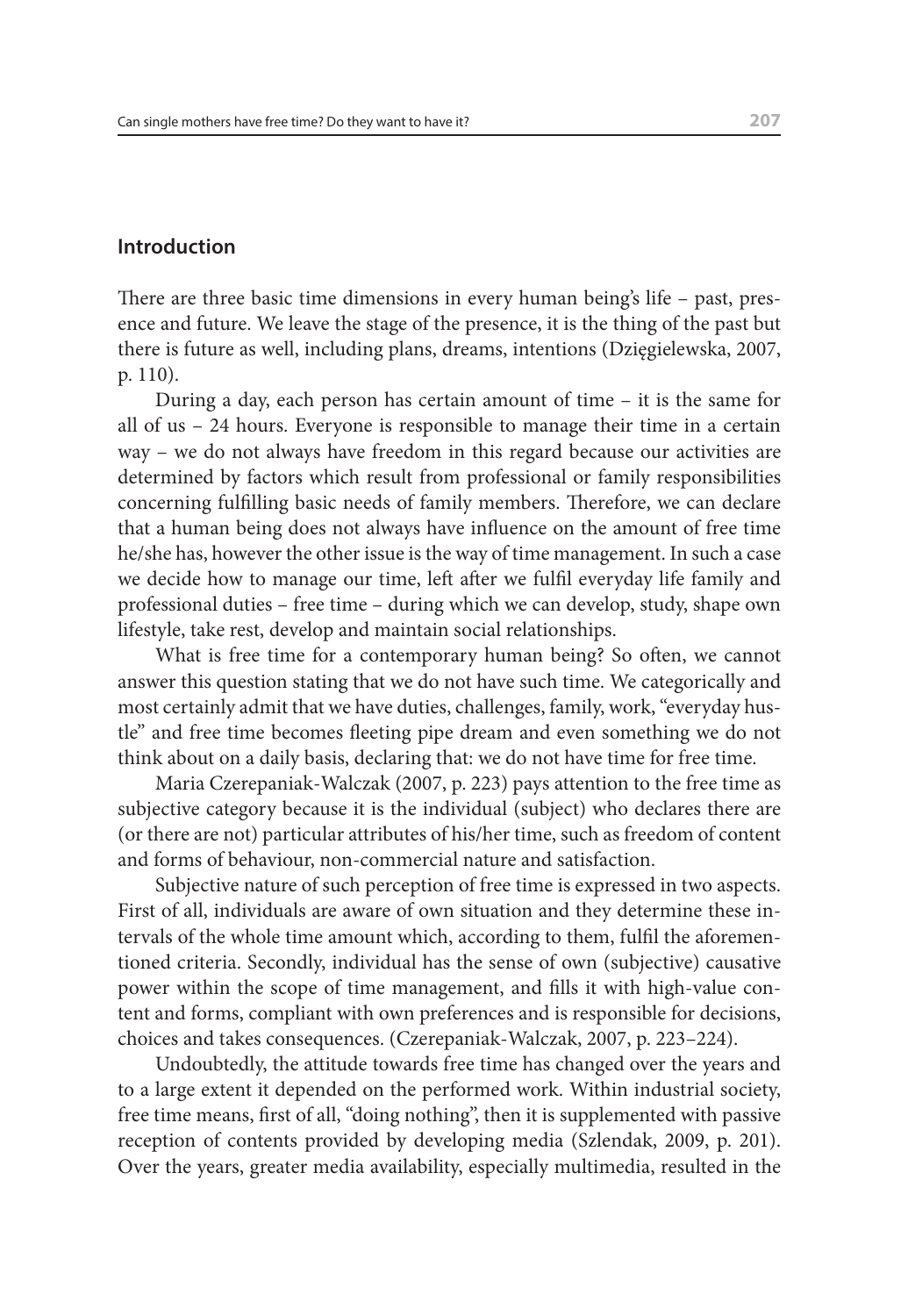fact that the time after work was filled with multimedia activities – very often without control and sense of minutes and hours passing by.

It is typical for contemporary times that we live faster and faster, balancing between career and family, with even deeper feeling of tightening the time loop (Szlendak, 2009, p. 209). All that makes the time, defined as free time, take on another meaning, being freely managed by individuals. Undoubtedly, the situation of single parents is different. They are particularly loaded with educational and care responsibilities of their children. In the event that they have to combine career and family responsibilities, so called "free time" is significantly shorter, and in many cases, according to single mothers – it does not exist at all.

### **Research method and research group characteristics**

Results of the research presented in this article are the part of the research project *(Non)independent motherhood. Between reliance on social assistance and becoming independent*. The research and the analysis thereof was based on the methodology of grounded theory referred to the character and assumptions of symbolic interactionism theory (Konecki, 2000, p. 24, 135). Due to the accepted research methodology, I did not raise the final research problems before I begin the research. I had only general plan what I would like to find out about single mothers world from their point of view, taking into consideration the issue I am particularly interested in, which is single mothers being dependent on social assistance and the opportunity of social activation of this group of women.

Partially structured qualitative interview used during the research allowed me to remain open to free statements of respondents, and at the same time it provided me with an opportunity to ask detailed questions. Obviously, I remembered to conduct the research and focus on the main problem, (Babbie, 2004, p. 141), however the freedom of respondents' statements and the discussed issues allowed me to discover detailed problem, which was not assumed in advance, presented in the form of research question: *How single mothers perceive and arrange their free time?*

Seventeen mothers participated in the research. Despite the fact, that there are many similarities, it is not a homogenous group. Taking into consideration their current life situation, they can be divided into three main groups: women who seek help from social assistance institutions and for many reasons they do not take any actions to change their situation; women who receive variable social benefits but they consider them as support on the way to become independent and display activeness in order to change the current living conditions and women who are independent and, at this stage of their life, they do not need to request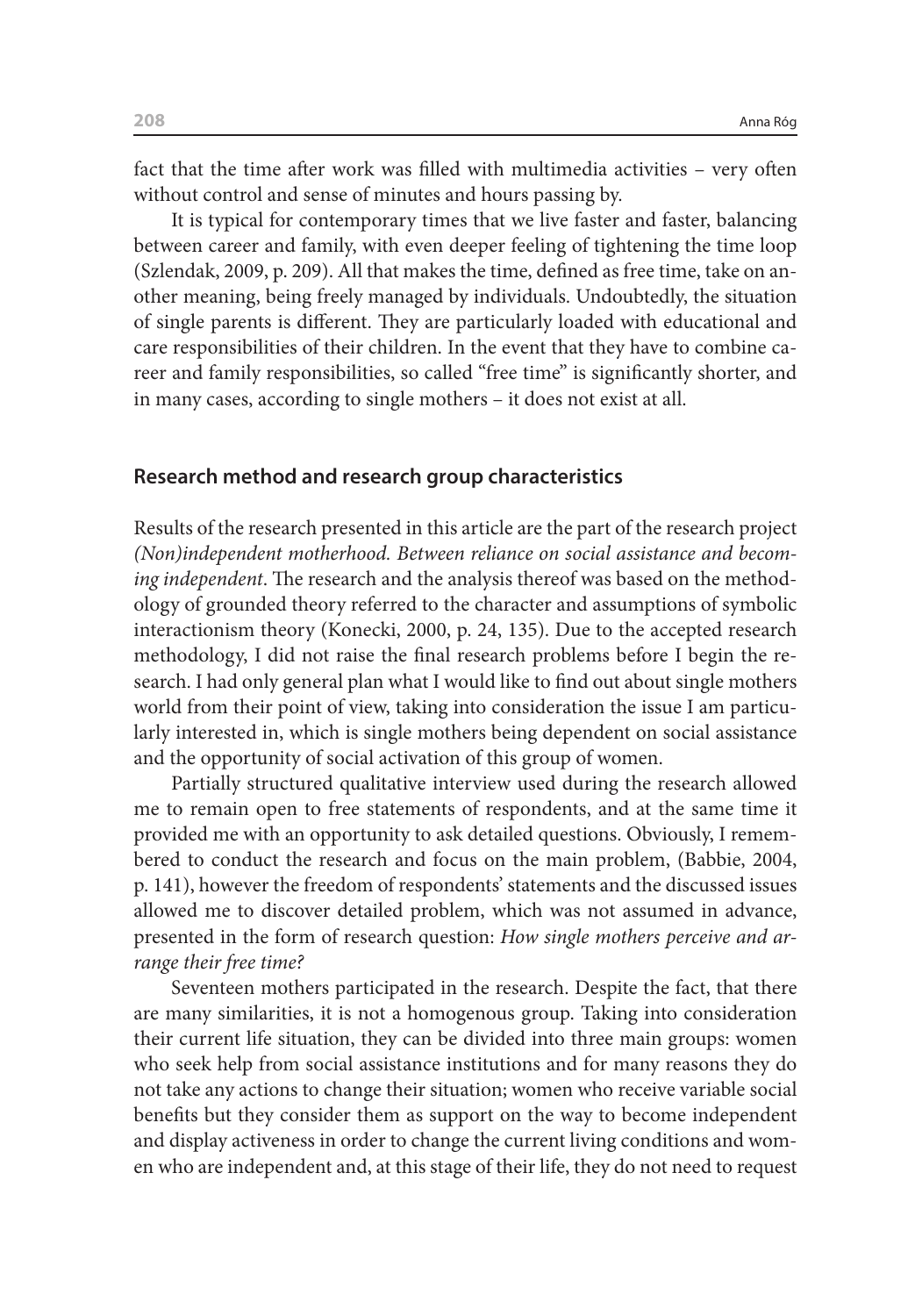for social assistance. They can rely on support from the immediate environment – family, friends in the event they face more difficult situations.

From the free time arrangement point of view professional activity of women who participated in the research was also significant. The following table provides information regarding this issue.

Table 1. *Professional activity of single mothers*

| Professional activity             |       |               |
|-----------------------------------|-------|---------------|
|                                   | Works | Does not work |
| Degree of life independence       |       |               |
| Dependence on social assistance   |       |               |
| On the way to become self-reliant |       |               |
| Independence of social assistance |       |               |

Source: own study based on interviews

According to the information included in the aforementioned table, in case of women who depend on social assistance, five of them do not work. Most often, they claim it is related to the childcare and, as they say "maybe one day I will go to work". Within the group of women who are dependent on social assistance, there are three of them who are employed within the scope of community services. However, they declare that they will have to request for social assistance once they finish performing these services. Within the second group of women who are in between of being dependent on social assistance and independent life – three mothers do not work but in their case it is the temporary situation (the change of work is associated with the change of place of residence after separation from their partner who used violence or the work leave resulting from the necessary surgery and rehabilitation). Within the last group, there are independent women who do not need to request for social assistance. Only one of them does not work, which is caused by serious disease which prevented her from permanent employment and the only source of income is the disability living allowance.

In total, in the whole group, there are nine women who do not work, therefore it would seem that they might have more time "for themselves" than women who, apart from household duties, have also professional commitments. Is this the case indeed? This study is the attempt to answer the aforementioned question.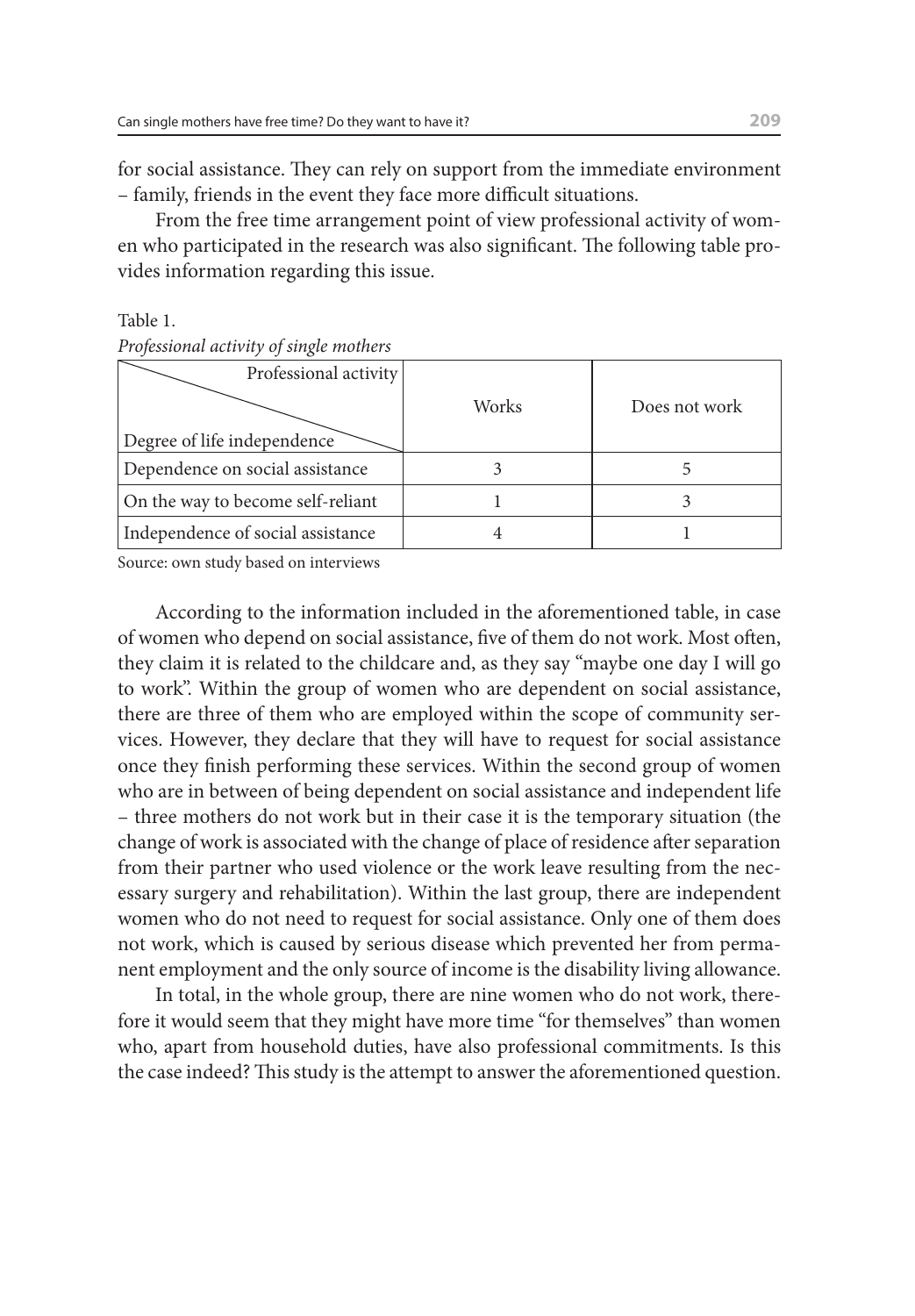# **Free time of single mothers**

The presented research allowed to reveal four conceptual categories referring to free time: intentional free time, "unconscious" free time – time "passing by", free time as tome of my children, "non-existing" free time.

# *Intentional free time*

Intentional free time occurred in the course of the research as category which is the most consistent with the scientific understanding of free time. First of all the basic criterion of this time – its voluntary nature – is fulfilled. It is a mother who decides how this time is fulfilled, responding to her needs – regarding taking rest, recreation, self-creation or development of spiritual life (religious practice).

According to the conducted research, women consider social and family contacts significant. In many cases, broad access to Internet and intensive development of social media make it easier to maintain these relationships.

When my son is not with me [he is with his father  $- A$ . R], in the evenings, I like surfing the Internet and chatting online with people. (M1.40, works). When I have free weekends and I do not go to work, I try to spend time with my friend, his daughter and her boyfriend, who also has a daughter of my daughter's age. Then, we have barbecue at the garden plot or […] at fish ponds and recently we have been at the lake. (J1.32, works).

Women who took part in the research emphasize that they find it important to "do something for themselves", so that this time could give satisfaction and was really dedicated for them.

I read books, I turn on TV in the evening, I like listening to music, not necessarily sit in front of the computer, I talk to my sister or my friend on the phone. I try to do something for myself because there used to be the time that I did not do anything. (P1.34, works).

Yes, I have free time about 3 a.m. because I do not sleep, I wake up at night. I read a book and I cannot sleep. (A1.38, works).

I dedicate my free time to school because I completed my secondary school which I stopped attending some time ago. I am proud of myself that I have achieved so much. (A6.46, works).

Recently, I have discovered that I like reading book. Formerly, I was not interested in reading at all. Right now, I have my military service, various online trainings, some study. I have met new people, I have experienced new situations […] I went to the mountains after longer break. I wish my pension I receive from military service was not only to pay bills and for loan repayment.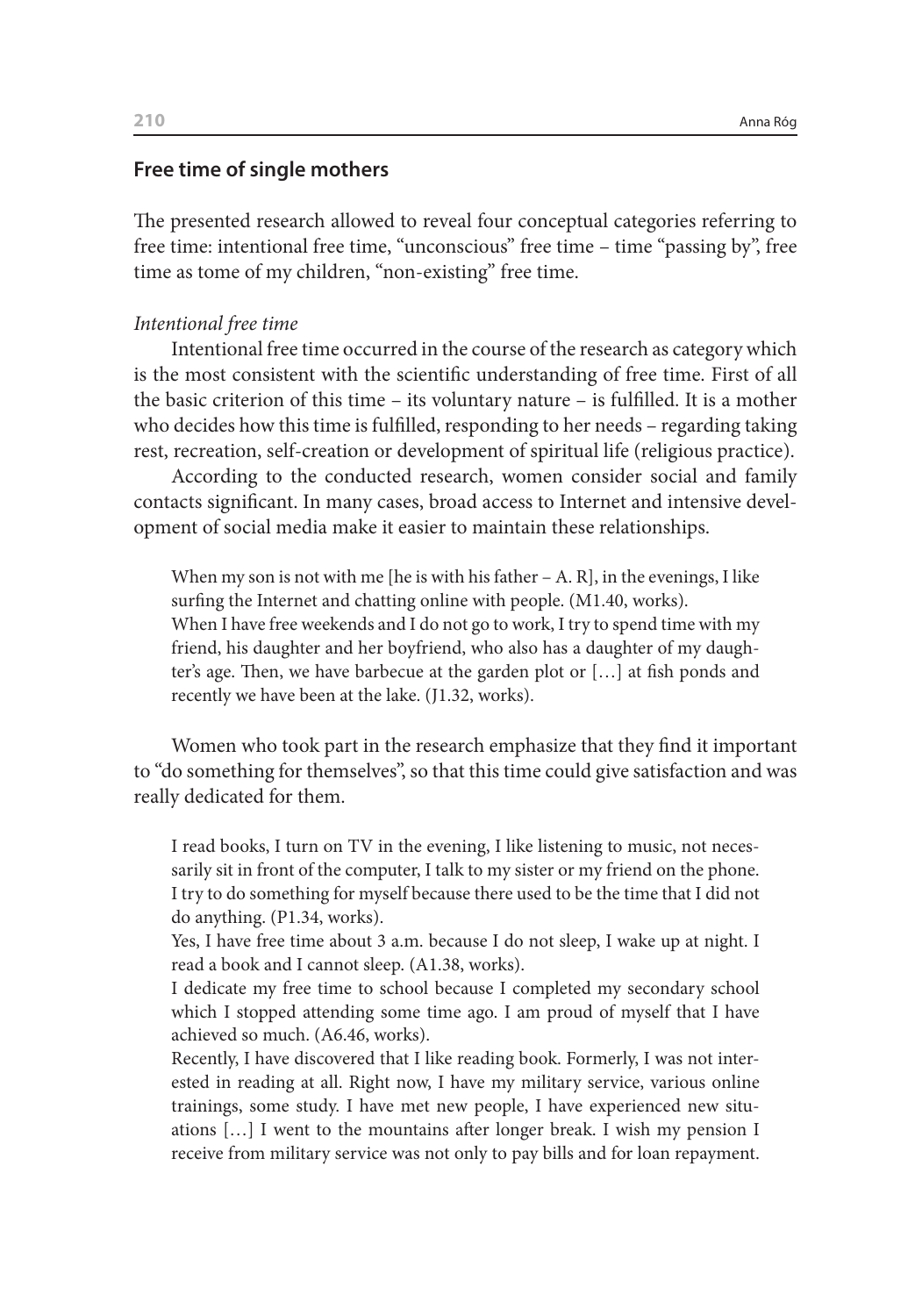I would like to go somewhere once a month. Exploring nature has beneficial influence on me, contact with another person. (A8.40, works).

During free time we can also fulfil ourselves by taking altruistic actions – devoting our time to others, not only do we satisfy their needs but also our own needs, such as the feeling of being a valuable person. Pro-social activities satisfy also the need of social relationships of an individual and the need of being part of local community life.

I work in association, which I have established with my sister-in-law, so we promote actions together. So far, we do it remotely using Internet but we manage somehow. Right now, we would like to create such a place… there is a plot, the mayor of the city has agreed to lease to our association, so we have an idea to create something over there. So far, the first music event took place there. I had to arrive and walk on my crutches for at least one hour, but then I realized that three hours passed, because I like something like that. (M2.44, works – right now rehabilitation).

Free time means also the time which can be spent on participation in religious life, which meets the needs of spiritual and religious nature.

In my free time, I go to church and I pray. The Mother of God has helped me a lot. (B1.35, does not work).

It is important that the free time is the time which provides us with the feeling of satisfaction, relax, recreation or own development – the time which fulfils own needs of mothers. This time allows them to take some rest from duties and also take some distance from challenges concerning independent housekeeping, childcare and child raising.

# *"Unconscious" time – time "passing by"*

Slightly different category of free time is the time which the mothers taking part in the research, are unaware of. This might result from the fact that in this particular group, there are only those mothers who do not work and, according to J. Kargul (1998, p. 123) huge amount of time the unemployed people have, remains unengaged, probably because in their subjective opinion, it is not free in its nature.

Such "unconscious" time is not favourable time promoting development, meeting new people or having fun. It is not the time a mother considers, in a conscious way, as time for her, during which she can fulfil her conscious needs.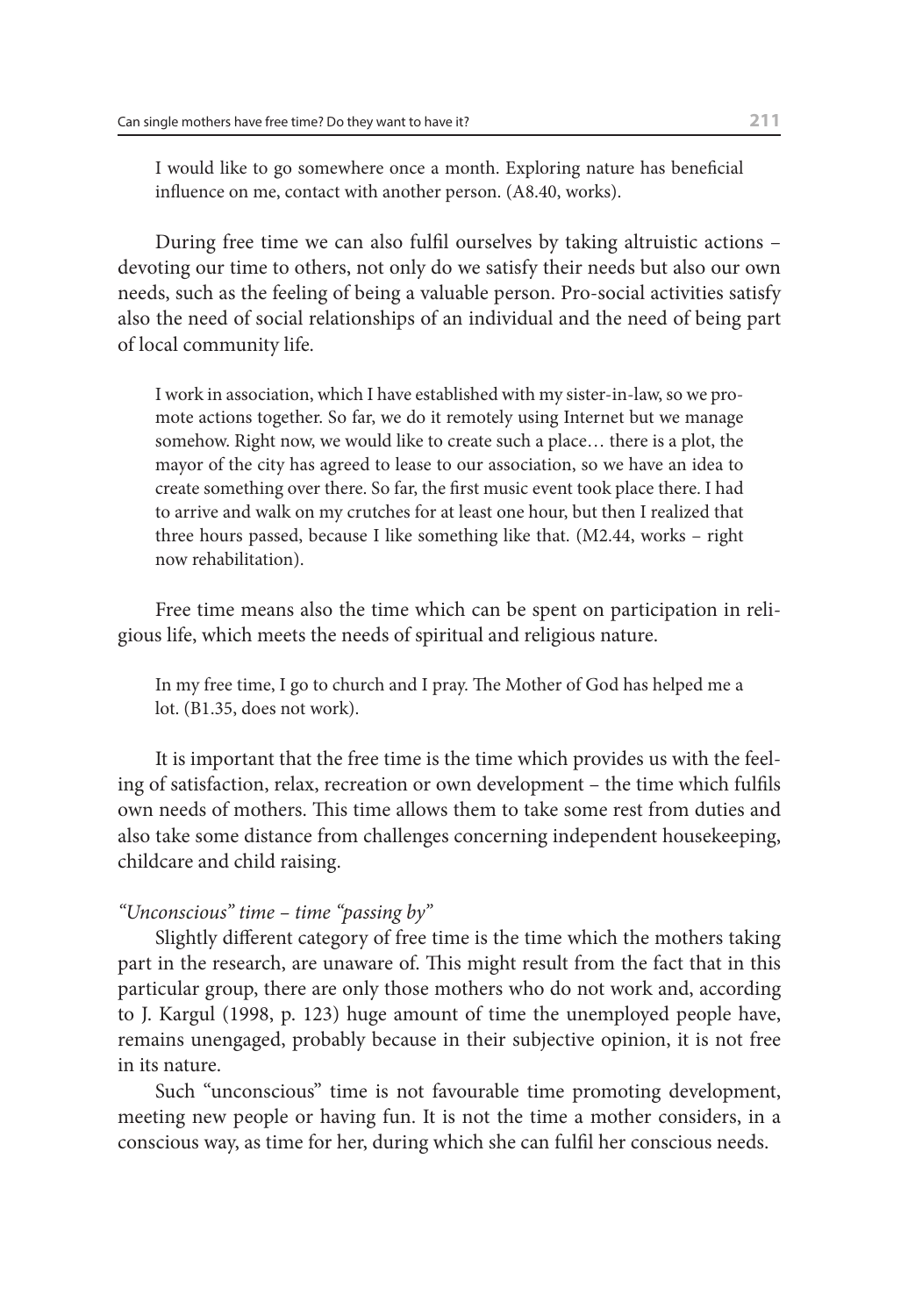Quite often, single mothers are not aware of their free time. They are not engaged in its "flow" so they are unconscious and do not control experiencing this time as the value itself. (Truszkowska-Wojtkowiak, 2012, p. 123)

When the question about free time was raised, hesitation and longer reflection occurred after silence.

So… cleaning, laundry, we cook something together and the time passes by somehow. (A5.42, does not work).

Sometimes,… on Friday, Saturday or Sunday, there is some free time. Because when my little one is in the kindergarten, I get bored and I watch TV. (A3.29, does not work).

I am at home, then I go shopping, mostly I visit doctors. From one appointment to another. If not at the doctor's, then I stay at home. (R1.34, does not work). And now with my son. He is weak. Earlier, with older kids. And the time passed…(B2.40, does not work).

According to the aforementioned statements, a conclusion can be drawn that the time mothers have "runs out", it passes freely and it is not captured within the frame of everyday life. There are no memories left. It does not provoke any reflections.

Is such time worse than the one completely managed according to intentional activities? Probably, no one will risk such a radical statement. However, according to Lech Witkowski (1998, p. 59),

The increase of free time is often the increase of threat of emptiness, boredom, lack of sense, frustration, unfruitfulness, drowned out by aggression, escape into mass forms and stimulants.

It is worth paying attention to the fact that free time, in case of people who do not work becomes, to some extent, the "imposed" time, the period of expectancy for work and the opportunity of more complete participation in social life. Lack of work results in inability to earn money and the necessity of requesting for social benefits. This is also one of the significant factors which limit the participation of mothers and their children in the broadly defined culture. In such a situation, an important attribute of free time, which is subjectivity is strongly limited. Subjectivity allows an individual to decide independently on the choice of activity taken during that time.

#### *Free time – the time of my children*

Significant category of free time, which occurred during the research is the time mothers spend with their children. However, this category is not homoge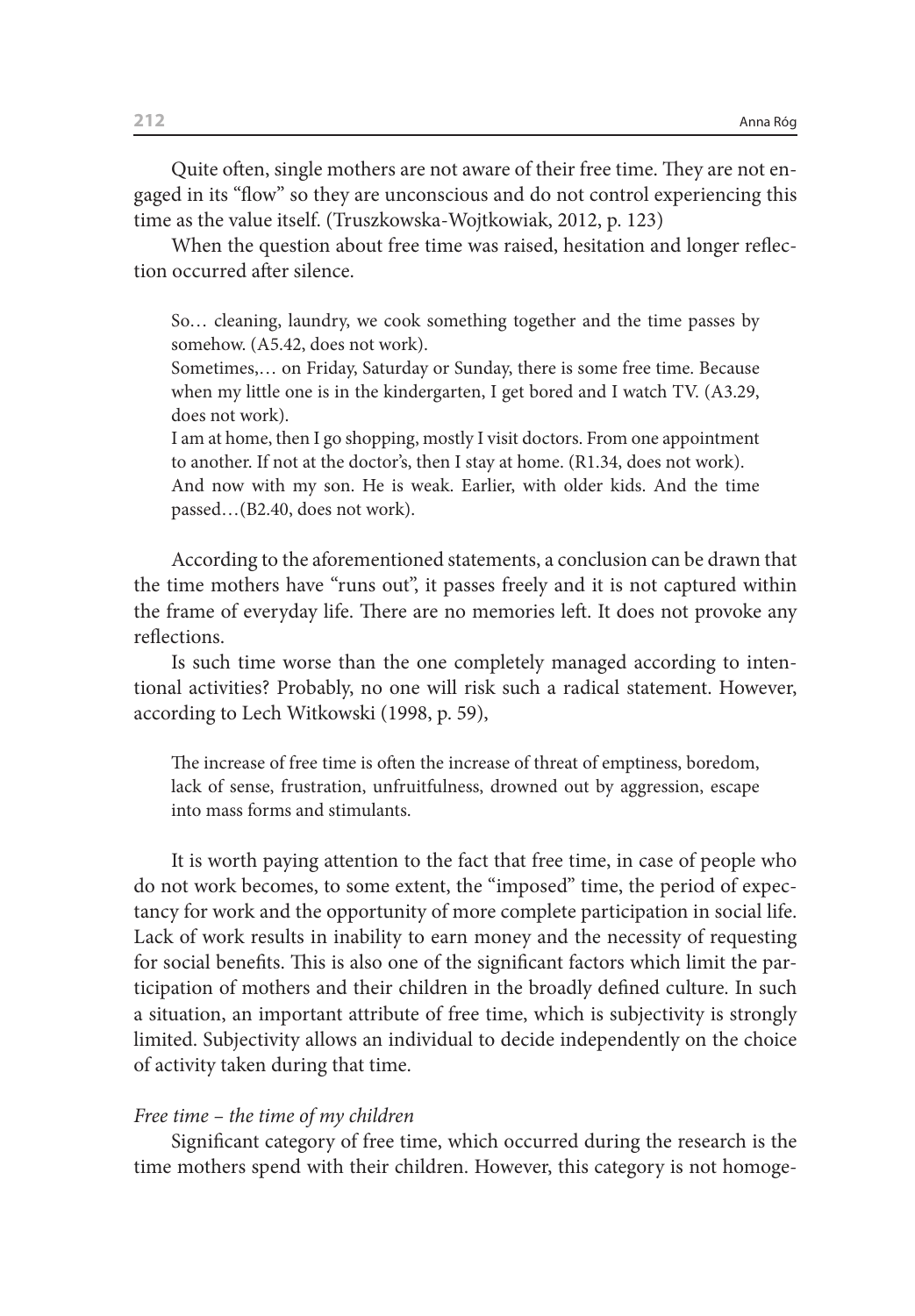nous category, because the reasons why women spend their time with children are slightly different. Most often, this results from the fact that mothers like spending their time in this way. In their opinion, it is the source of satisfaction, important emotional experience or the chance to develop and strengthen psychic relations with their children.

Oh my God, no! Maybe, when he is older. I am generally this type of mum, that I… do not… even sometimes when he goes for a walk with somebody else. I think "Why didn't I go with him for a walk? I could have gone". There is nothing like that he goes somewhere, even with my mum and I will sit down and do something. Then, I think that I could have gone with him. (A7.34, works). We are very close to each other. I like spending time with my kids. When they come, they fool around. (B3.36, works).

I would put it that way, I prefer spending this time, go with my son for a walk, visit his grandma or if he prefers staying at home and playing, so my free time looks like that. (A6.46, works).

However, the amount of time spent with a kid is not always the issue of own choice made by a mother. Sometimes, it is a matter of external circumstances a woman has no influence on, e.g. some illness or staying at the facility for domestic violence victims which temporarily prevents a mother from full professional and social activity and at the same time allows to spend more time for childcare and spending a couple of hours with a kid during a day. On the other hand, a mother pays attention to child's needs, and her own needs are subject to the forms of activity chosen by a child.

But generally, it does not look good. I go out with my son so that he gets some fresh air. So, I go to the backyard, playground, to ride a scooter. Obviously, I can sit somewhere, my kid rides but I cannot wals at that time. But I like spending time with him because he needs me. (M2.44, rehabilitation). I have some free time at nights and I read books then. It is difficult to have some free time because we have some planned therapeutic meetings or something ...and my kids are always with me, so… I have free time but it is more their free time when we spend time together. It is not my free time. Oh, yes...so, in the evenings, when they are in their beds, I can read books. (D1.37, does not work).

Undoubtedly, spending free time with family, having fun together, going for a walk or making excursions, etc. may influence an individual (both a parent and a kid) motivating and stimulating at the same time. It gives an opportunity to share problems and success, provides necessary support and the sense of security. (Vide Hanyga-Janczak, 2011, p. 141)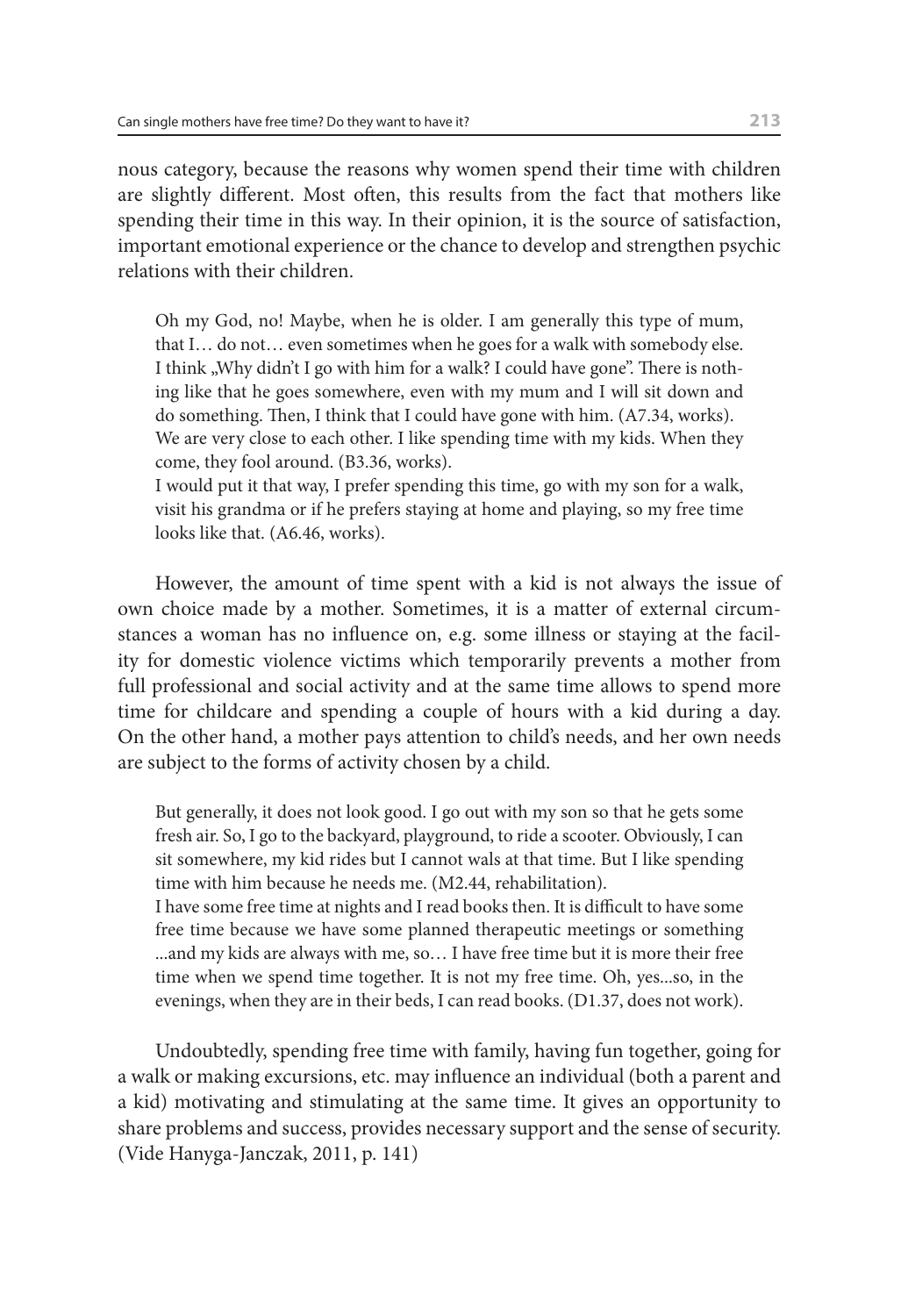However, it is important that the time spent with housemates is the time during which none of family members has the feeling of "devoting for family members". Only then such time has positive value when each individual feels satisfaction of hours spent together and of selected activities.

# *"Non-existing" free time*

According to the conducted research, free time can be defined as "non-existing" time. It seems that such definition is some kind of oxymoron. However, it was important to notify that mothers feel a kind of loss, resulting from the inability to find some time within the whole range of time they have, which could be devoted exclusively to their needs.

I do not have time. There is no one I can go with, so what am I going to do with her [daughter – A. R.], am I to take her with me? Right now, I spend time with her – rehabilitation, speech therapist, there are lots of things. Some time ago, before her birth, I could go out with my friends, now I cannot. (A1.34, does not work).

There is a problem with free time, when kids are young, you know, there are always some responsibilities concerning homework, shopping. When you are alone all duties, housekeeping... So I do not remember, I probably did not have this free time. Now, it is different, when children grow up. (A8.40, works).

Free time might not exist also because it is the time "forbidden" by a partner who completely controlled his wife's time, and her contacts and relationships with family and friends. Aiming at development of any passions and hobbies or taking particular forms of leisure was not possible in such a relationship.

I do not have free time. I was even afraid that when a friend of mine rings me up, my husband would be angry with me, that I am talking over the phone and I do not take care of my kid or that I do not do something. When I went out with my kid – soon this season will begin – the playground, ball ...when my kid played, then I could talk over the phone. Or when he played with other kids. At home, I was terribly afraid. I talked to my friends but I told them that I would not talk to them in the evenings because I was afraid. I was afraid of those rows, swearing. I think, I got used to them... (A4.34, does not work).

"Non-existing" time is the time we provide other people with – our partner or children. It is not a voluntary decision of a woman but external compulsion resulting from the necessity of taking care of children's needs, having no support from their father and close relatives. This "caring loneliness" single mothers face,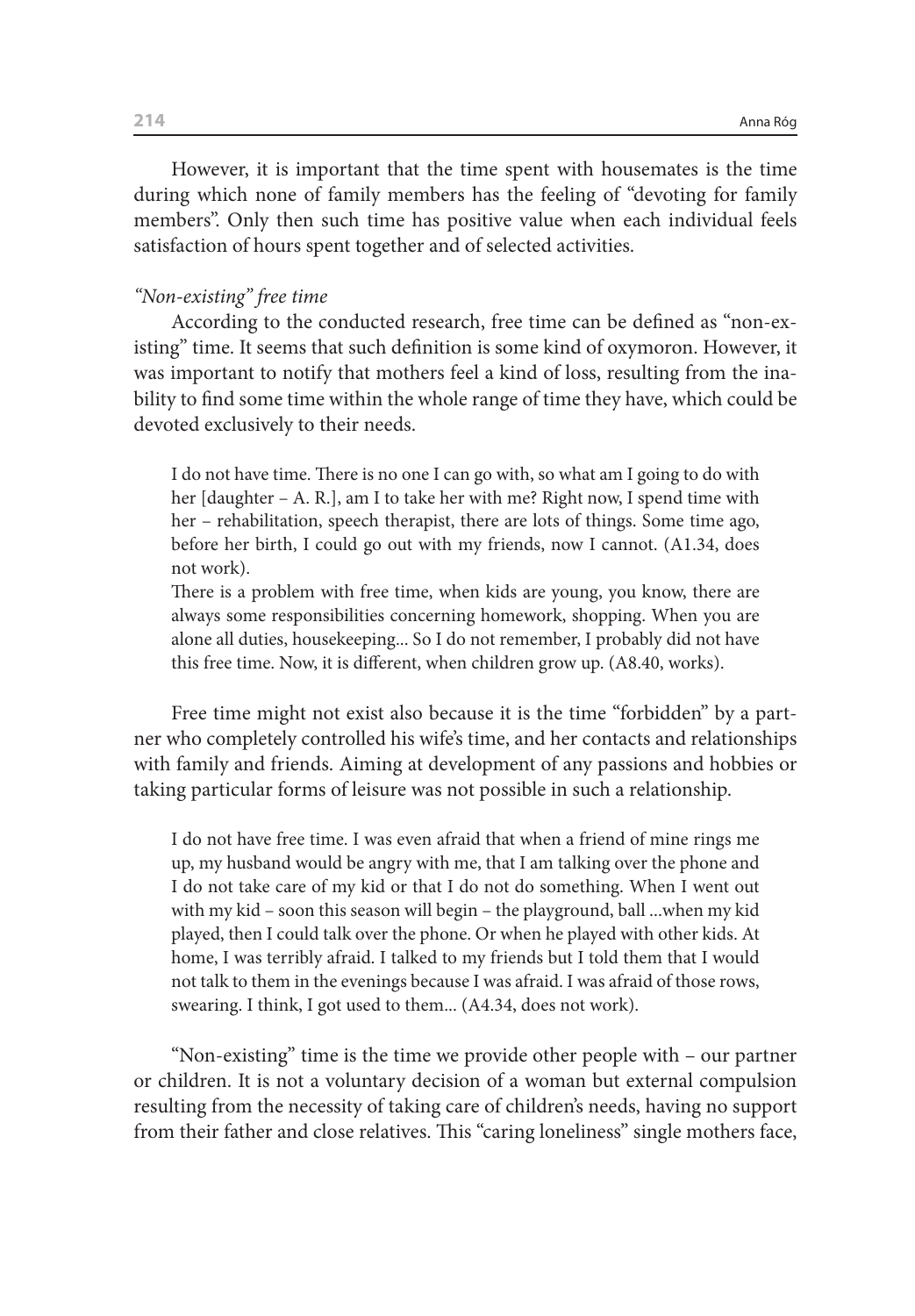forced them to believe that needs of their close relatives are more important than theirs. They also want to avoid family conflicts and remain calm.

# **Summary and conclusions**

Free time and recreation of contemporary women, to a large extent, are associated with economic factors but they also result from the necessity of combining the responsibility for family and professional work. Single mothers belong to one of the groups which have difficult access to recreation. (Owsianowska, 2012, p. 272–273).

Therefore, a question can be asked, whether there are opportunities within the area of providing support to mothers so that they have a chance to find, within the whole time they have, such amount of time which would enable them taking some rest, some leisure activities, self-development – so important from the point of view of mental and physical health.

Local environment being the natural environment providing development, education and functioning of an individual can play an important role and support mothers in arranging own free time. However, certain conditions should be fulfilled so that single mothers who do not receive any support in childcare, could have time exclusively for themselves.

The most significant in this case is the fact that mothers themselves believe they have the right to free time, rest from everyday roles – professional, family, domestic etc., the time during which they can take some kind of activities related to their own current needs. This belief is largely associated with the social perception of women-mothers roles, as those who are devoted to their children and family. Therefore, regular actions promoting changes of social awareness and accepting every right of this social group are crucial in this case. According to Axel Honneth (2012, p. 130), if an individual is refused their rights associated with wide and full social participation, then the moral qualification is not equal with other community members.

Another issue is the availability of diversified forms of spending free time. Mentioning the availability we should take into consideration economic aspects, what is offered and the opportunity to provide childcare. Obviously, free time means not only participation in organized activities but also hair appointment, visit to a beautician, going to the cinema or having coffee with a friend. Undoubtedly, to a large extent, voluntary service would solve the aforementioned problems. Then, children would get care and attention while their mother could participate in the selected activities, which would meet her preferences and interests. Such support would be organized by various institutions and local organizations.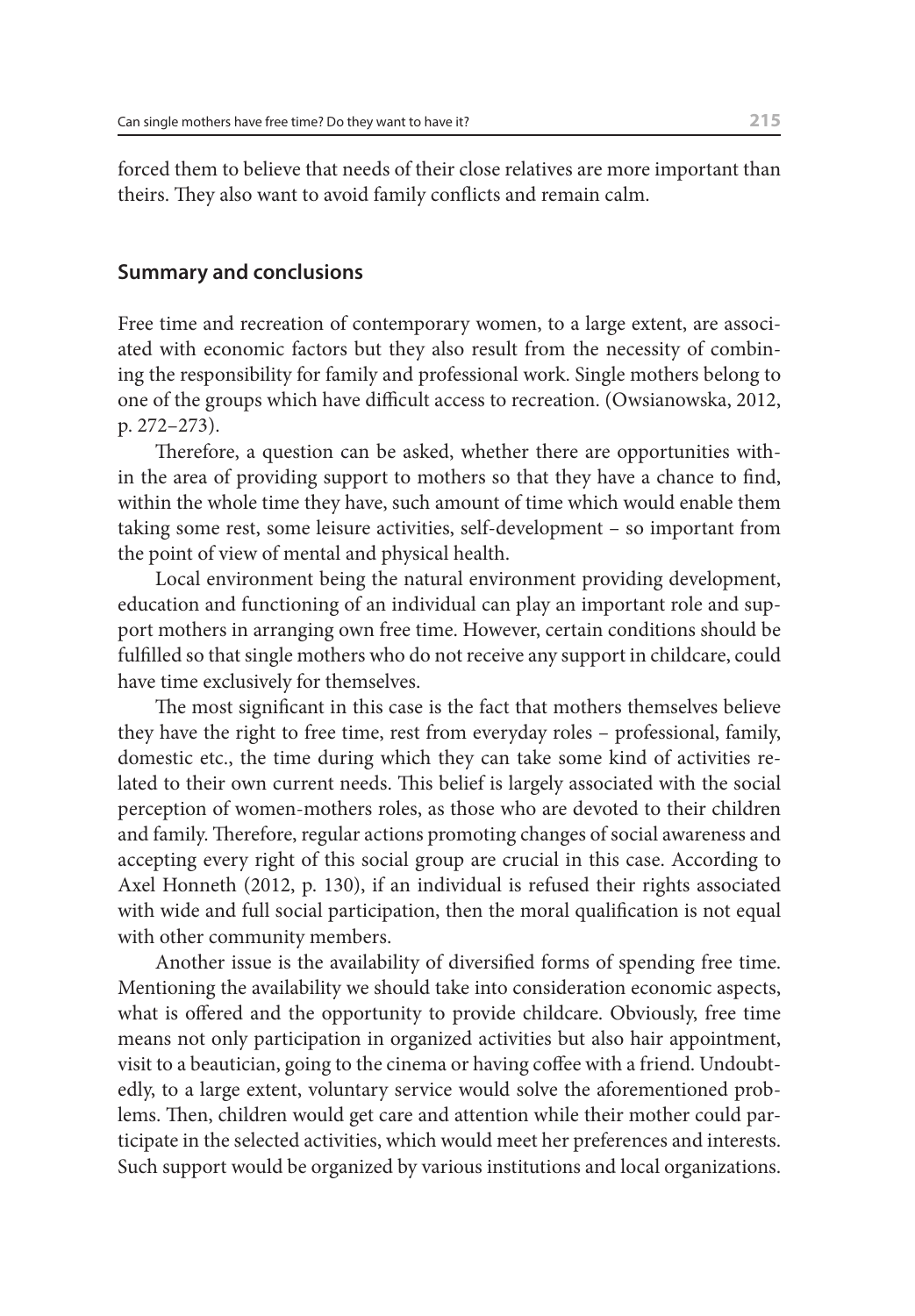Recognizing actual needs of mothers would be of great significance. Such voluntary service could be organized in particular by students of pedagogical studies, which at the same time, would provide them with acquiring practical experience within the scope of childcare and arrangement of their free time. Voluntary service by senior citizens would also be worth considering. They often get engaged in local community actions within activities of senior clubs or the University of the Third Age. This form of voluntary service would promote intergenerational integration.

Activities for mothers organized by cultural, educational, sports institutions and associations have one more, very significant aspect – they allow to meet new people and strengthen friendship bonds.

The conducted research prove that women who work describe and fulfil their free time in the most conscious way. We may assume that it results from the fact that for many years free time was combined with working time because this time has its source in working class struggle for free time which took place at the end of 19th and the beginning of 20th century. (Truszkowska-Wojtkowiak, 2012, p. 240)

Analysing mothers' statements regarding their free time one more conclusion can be drawn – not all mothers are aware of time passing, in many cases it "slips through fingers" and becomes the time which we "kill" not to get bored. These statements prove some lack of interests or passions. And maybe lack of knowledge about oneself and inability to search for what I would find interesting?

It seems it is just a matter of lifestyle women accepted. Most probably this style was developed not only during parenthood but definitely earlier – during childhood and adolescence. Meanwhile, according to Aleksander Kamiński (1965, p. 224)

Developing own lifestyle involves, most of all, more consistent qualitative prioritizing various types of own physical, manual, intellectual and social activities and defining own balance while using free time functions – rest, fun, development activities.

### **References**

- Babbie E. (2004). *Badania społeczne w praktyce.* Warszawa: Wydawnictwo Naukowe PWN.
- Czerepaniak-Walczak M. (2007). Od próżniaczenia do zniewolenia w poszukiwaniu dyskursów czasu wolnego. W: E. Marynowicz-Hetka (red.), *Pedago-*